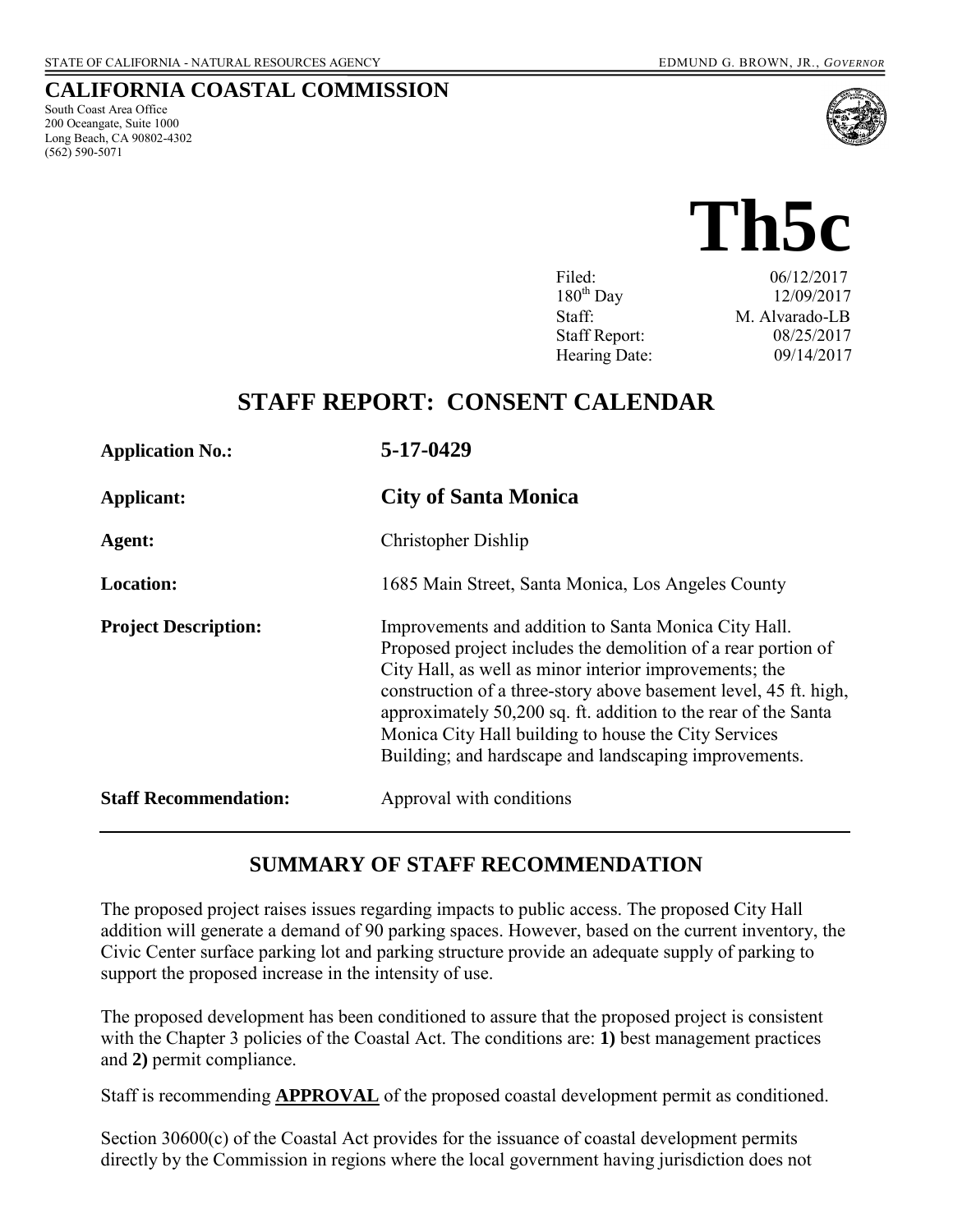have a certified Local Coastal Program. The City of Santa Monica only has a certified Land Use Plan and has not exercised the options provided in 30600(b) or 30600.5 to issue its own permits. Therefore, the Coastal Commission is the permit issuing entity and the standard of review is Chapter 3 of the Coastal Act. The certified Land Use Plan may be used for guidance.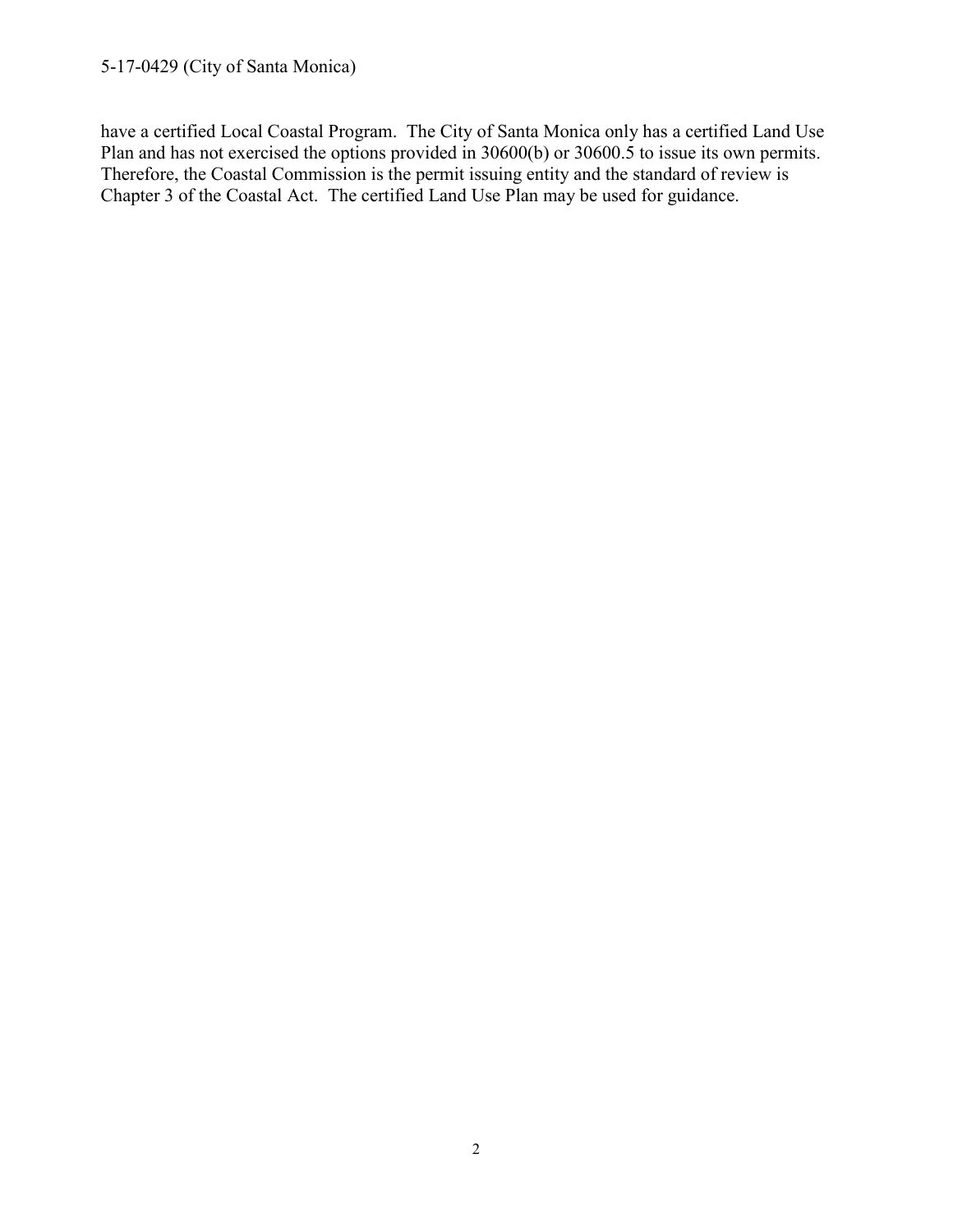# **TABLE OF CONTENTS**

# **APPENDICES**

Appendix A - Substantive File Documents

# **EXHIBITS**

Exhibit 1 – Project Location

Exhibit 2 – Project Rendering

Exhibit 3 – [Project Plans and Elevations](https://documents.coastal.ca.gov/reports/2017/9/Th5c/Th5c-9-2017-exhibits.pdf)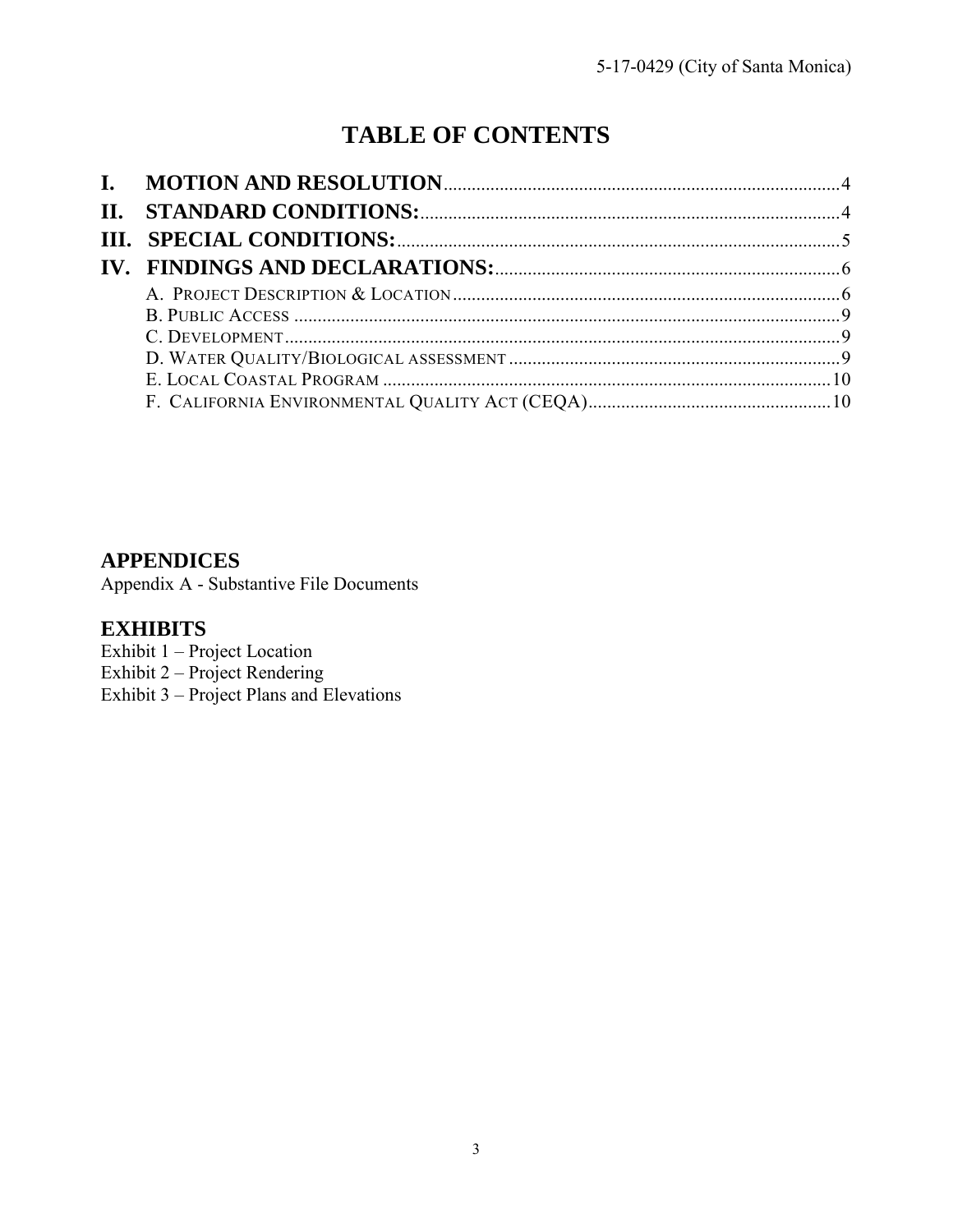# <span id="page-3-0"></span>**I. MOTION AND RESOLUTION**

#### **Motion:**

*I move that the Commission approve the coastal development permit applications included on the consent calendar in accordance with the staff recommendations.*

Staff recommends a **YES** vote. Passage of this motion will result in approval of all of the permits included on the consent calendar. The motion passes only by affirmative vote of a majority of the Commissioners present.

#### **Resolution:**

*The Commission hereby approves a coastal development permit for the proposed development and adopts the findings set forth below on grounds that the development as conditioned will be in conformity with the policies of Chapter 3 of the Coastal Act and will not prejudice the ability of the local government having jurisdiction over the area to prepare a Local Coastal Program conforming to the provisions of Chapter 3. Approval of the permit complies with the California Environmental Quality Act because either 1) feasible mitigation measures and/or alternatives have been incorporated to substantially lessen any significant adverse effects of the development on the environment, or 2) there are no further feasible mitigation measures or alternatives that would substantially lessen any significant adverse impacts of the development on the environment.* 

# <span id="page-3-1"></span>**II. STANDARD CONDITIONS:**

This permit is granted subject to the following standard conditions:

- 1. **Notice of Receipt and Acknowledgment**. The permit is not valid and development shall not commence until a copy of the permit, signed by the permittee or authorized agent, acknowledging receipt of the permit and acceptance of the terms and conditions, is returned to the Commission office.
- 2. **Expiration.** If development has not commenced, the permit will expire two years from the date on which the Commission voted on the application. Development shall be pursued in a diligent manner and completed in a reasonable period of time. Application for extension of the permit must be made prior to the expiration date.
- 3. **Interpretation.** Any questions of intent of interpretation of any condition will be resolved by the Executive Director or the Commission.
- 4. **Assignment.** The permit may be assigned to any qualified person, provided assignee files with the Commission an affidavit accepting all terms and conditions of the permit.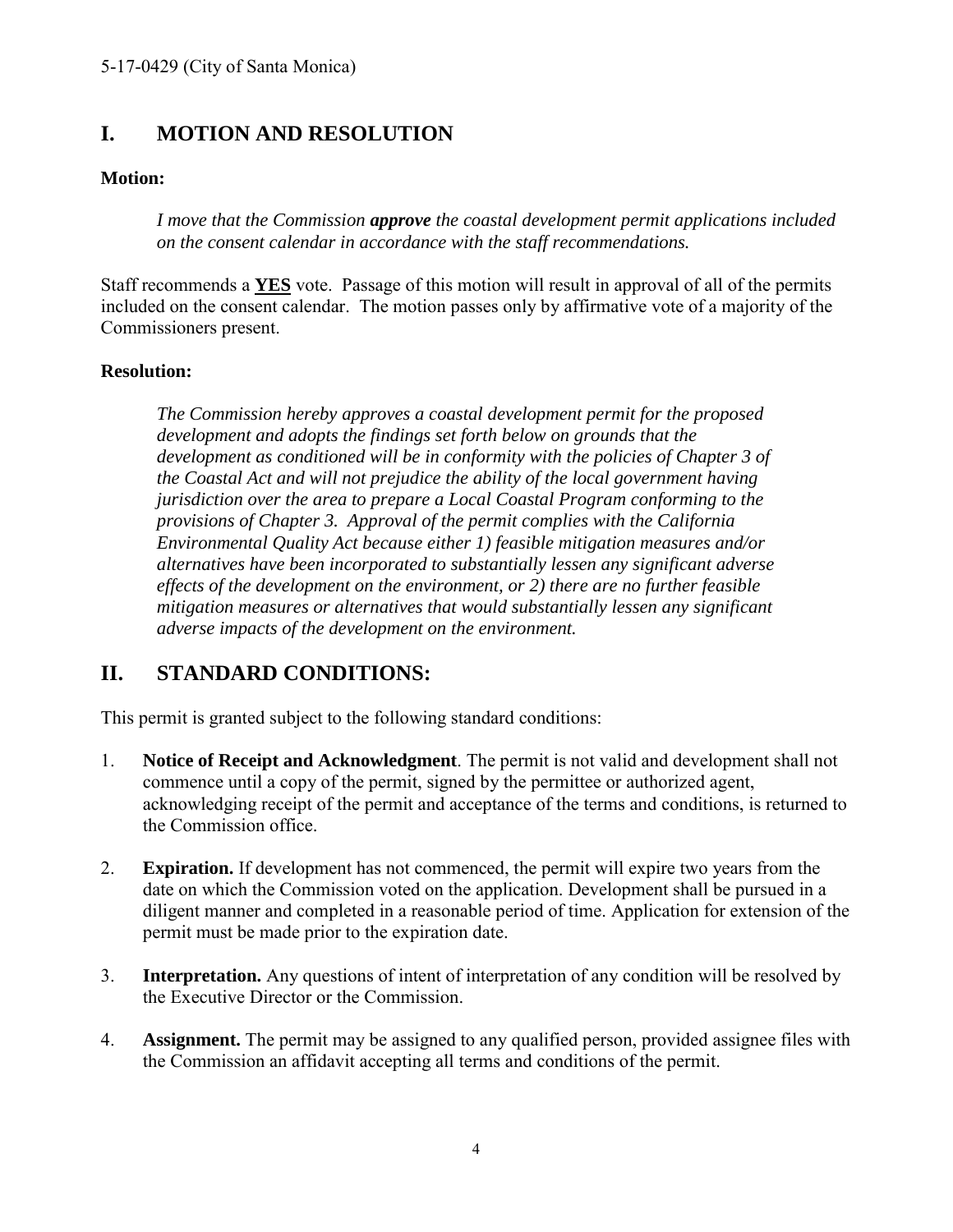5. **Terms and Conditions Run with the Land.** These terms and conditions shall be perpetual, and it is the intention of the Commission and the permittee to bind all future owners and possessors of the subject property to the terms and conditions.

# <span id="page-4-0"></span>**III. SPECIAL CONDITIONS:**

This permit is granted subject to the following special conditions:

#### **1. Storage of Construction Materials, Mechanized Equipment and Removal of Construction Debris**

The permittee shall comply with the following construction-related requirements:

- (a) No demolition or construction materials, debris, or waste shall be placed or stored where it may enter sensitive habitat, receiving waters or a storm drain, or be subject to wave, wind, rain, or tidal erosion and dispersion.
- (b) No demolition or construction equipment, materials, or activity shall be placed in or occur in any location that would result in impacts to environmentally sensitive habitat areas, streams, wetlands or their buffers.
- (c) Any and all debris resulting from demolition or construction activities shall be removed from the project site within 24 hours of completion of the project.
- (d) Demolition or construction debris and sediment shall be removed from work areas each day that demolition or construction occurs to prevent the accumulation of sediment and other debris that may be discharged into coastal waters.
- (e) All trash and debris shall be disposed in the proper trash and recycling receptacles at the end of every construction day.
- (f) The applicant(s) shall provide adequate disposal facilities for solid waste, including excess concrete, produced during demolition or construction.
- (g) Debris shall be disposed of at a legal disposal site or recycled at a recycling facility. If the disposal site is located in the coastal zone, a coastal development permit or an amendment to this permit shall be required before disposal can take place unless the Executive Director determines that no amendment or new permit is legally required.
- (h) All stock piles and construction materials shall be covered, enclosed on all sides, shall be located as far away as possible from drain inlets and any waterway, and shall not be stored in contact with the soil.
- (i) Machinery and equipment shall be maintained and washed in confined areas specifically designed to control runoff. Thinners or solvents shall not be discharged into sanitary or storm sewer systems.
- (j) The discharge of any hazardous materials into any receiving waters shall be prohibited.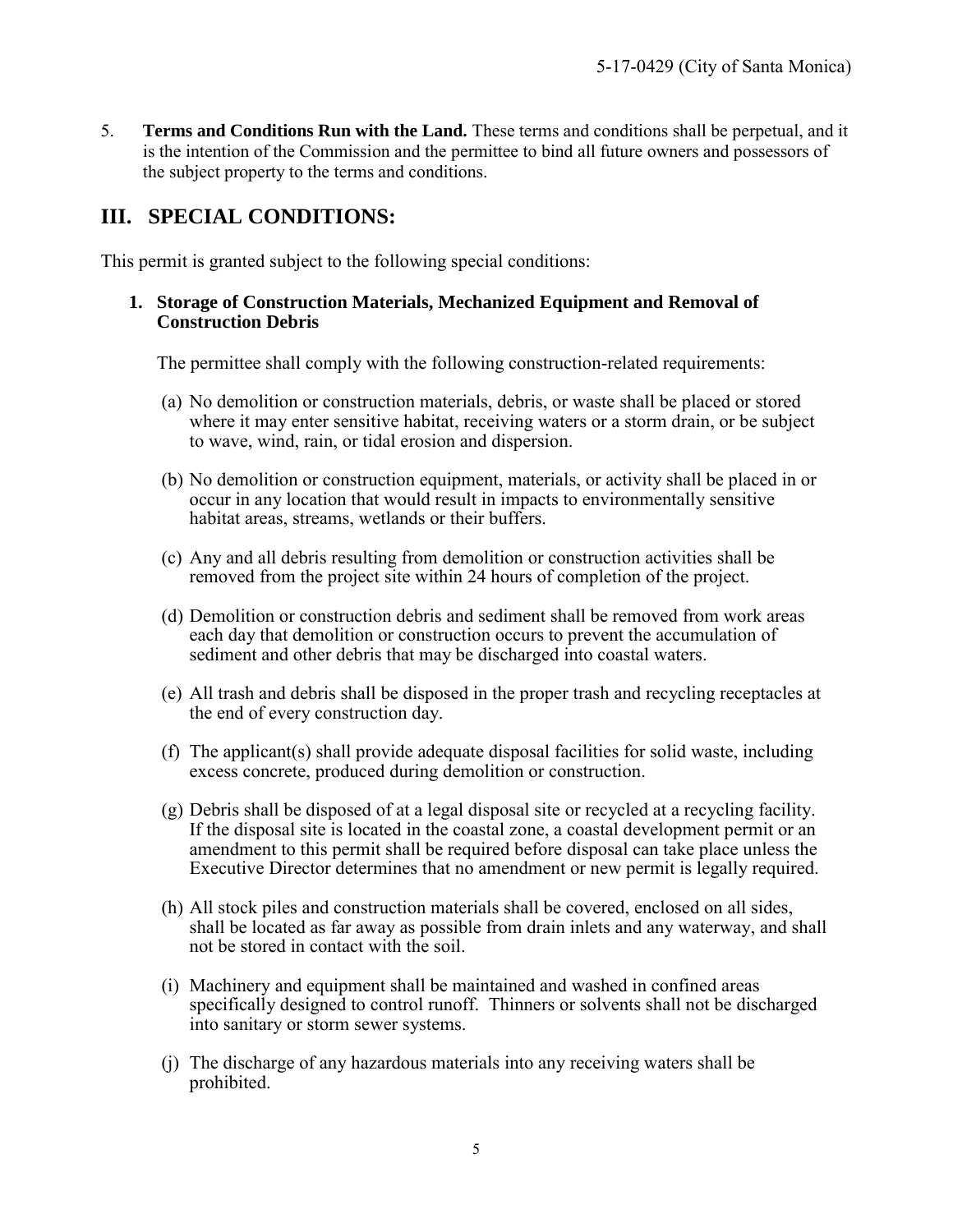- (k) Spill prevention and control measures shall be implemented to ensure the proper handling and storage of petroleum products and other construction materials. Measures shall include a designated fueling and vehicle maintenance area with appropriate berms and protection to prevent any spillage of gasoline or related petroleum products or contact with runoff. The area shall be located as far away from the receiving waters and storm drain inlets as possible.
- (l) Best Management Practices (BMPs) and Good Housekeeping Practices (GHPs) designed to prevent spillage and/or runoff of demolition or construction-related materials, and to contain sediment or contaminants associated with demolition or construction activity, shall be implemented prior to the on-set of such activity.
- (m)All BMPs shall be maintained in a functional condition throughout the duration of construction activity.
- **2. Permit Compliance**. All development must occur in strict compliance with the proposal as set forth in the application, subject to any special conditions imposed herein. Any deviation from the approved plans must be submitted for review by the Executive Director to determine whether an amendment to this Coastal Development Permit No. 5-17-0429 is necessary pursuant to the requirements of the Coastal Act and the California Code of Regulations.

# <span id="page-5-0"></span>**IV. FINDINGS AND DECLARATIONS:**

# <span id="page-5-1"></span>**A. PROJECT DESCRIPTION & LOCATION**

The City of Santa Monica ("City") is proposing to construct three-story above basement level, 45 ft. high, approximately 50,200 sq. ft. addition to the rear of the approximately 60,000 sq. ft., 55-ft. high Santa Monica City Hall building, a designated City Landmark, to accommodate the City Services Building ("CSB") (**[Exhibit 2](https://documents.coastal.ca.gov/reports/2017/9/Th5c/Th5c-9-2017-exhibits.pdf) & 3**). The addition will extend across the east elevation of City Hall.

In designing the proposed project, the City took into consideration the historic sensitivity of the Landmark City Hall building. The CSB has been designed as a structurally separate building wing to the original City Hall building (**[Exhibit 2](https://documents.coastal.ca.gov/reports/2017/9/Th5c/Th5c-9-2017-exhibits.pdf) & 3**). However, the proposed project includes the demolition of a rear portion of City Hall, as well as minor interior improvements. Scope of demolition is limited to the removal of 37 ft. of the rear portion of the south wing of City Hall (former firetruck bay), removal of exterior stairwell enclosure on the building's north wing, and removal of seven windows on the south wings and six on the north wing. In addition, the project has received approval from the Landmarks Commission of the City of Santa Monica ensuring that historic preservation of the City Landmark will be implemented.

New landscaping is proposed and will consist of both low and moderate water use, non-invasive plants. Typically, the Commission requires that all new landscaping comprise of only low water use, non-invasive plants (Low WUCOLS Ranking) as identified by the California Department of Water Resources. In this case, however, the City Services Building addition will be a "Living Building Challenge" certified building (i.e. Net Zero Energy, Net Zero Waste, Net Zero Water, etc.), and Net Zero Water is proposed to be met through reduction of water use, water reuse, and water recycling. Reused and recycled water will be utilized to water the proposed landscaping.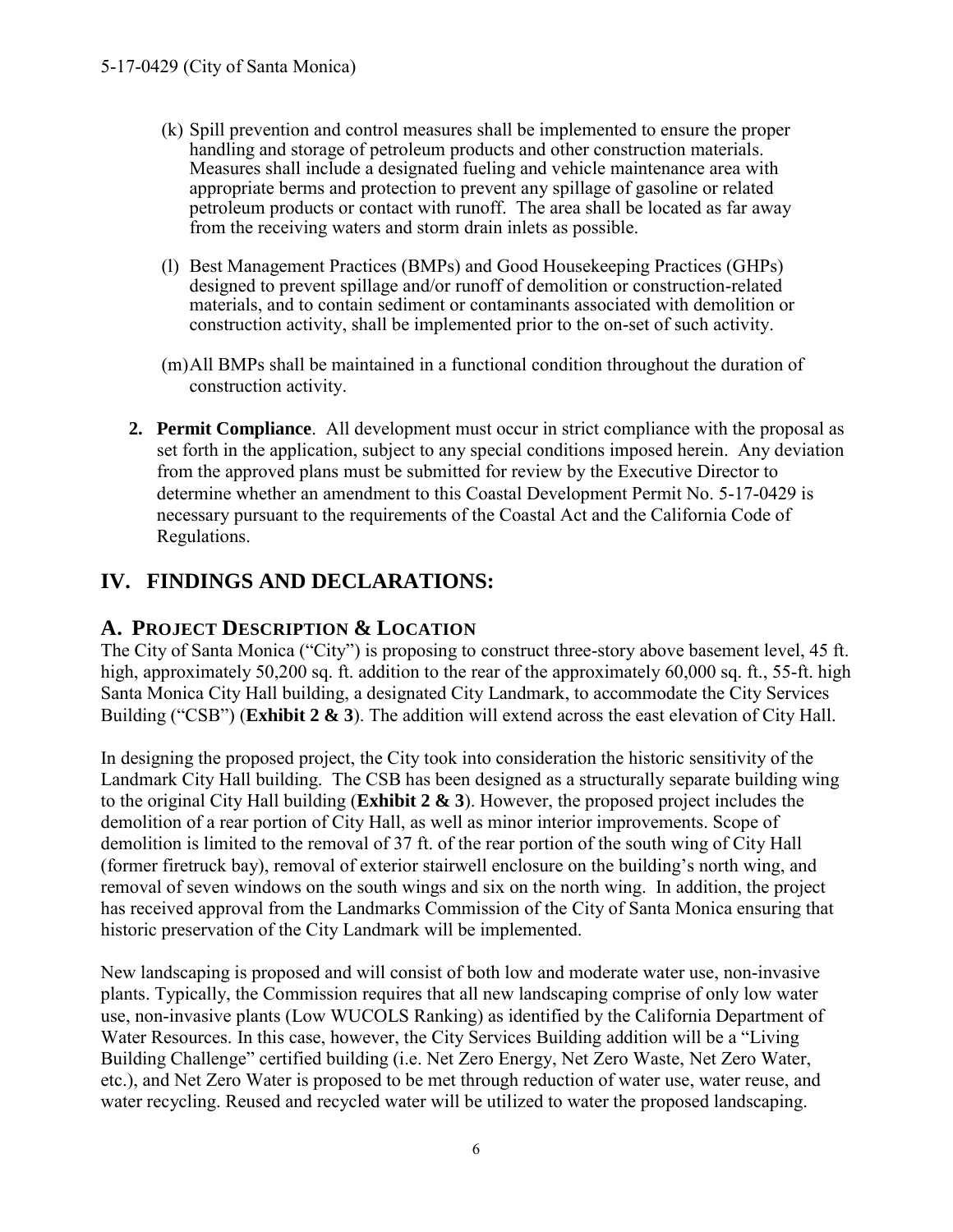The subject site area measures a net 51,380 sq. ft. and is currently developed with original City Hall building, paved areas, and landscaping. The project location is less than  $\frac{1}{4}$ -mile inland of the beach. The project site is located within the Civic Center Core District ("District") **[\(Exhibit 1\).](https://documents.coastal.ca.gov/reports/2017/9/Th5c/Th5c-9-2017-exhibits.pdf)** The District is bounded by Civic Center Drive on the south, Fourth Street on the east, Main Street on the west, and E. Pacific Coast Highway on the north. The District is within the City of Santa Monica's ("City") larger Civic Center Specific Plan ("CCSP") area, which encompasses a number of areas including a total of five special use districts and is bounded by Pico Boulevard on the south, Fourth Street on the east, Ocean Avenue on the west, and Colorado Avenue on the north. The proposed addition will be bounded by the extant City Hall building and the Public Safety Facility. The District is owned and operated by City. The currently proposed development is consistent with the Parks and Open Space ("OS") zoning designation and the surrounding land uses.

#### **Public Access and Parking**

As previously stated above, the project site is located in one of the districts of the CCSP area. This District is located less than  $\frac{1}{4}$ -mile inland of the beach in the City of Santa Monica. The District consists of the Santa Monica City Hall, Public Safety Facility, Civic Center Garage, County Courthouse, and Tongva Park.

In 2008, the Civic Center Garage was constructed and added 770 parking spaces to the Civic Center area, which only had 1,000 parking spaces in the Civic Auditorium surface parking lot at the time. The Civic Center surface lot and parking garage ("Civic Parking Facility") currently consist of a total of 1,770 spaces. Historically, the surface parking lot of the Civic Parking Facility served events conducted at the Civic Auditorium, which is a multi-purpose convention center that opened in 1958. The Civic Parking Facility presently serves the Civic Center uses (i.e. City Hall, Civic Auditorium, Santa Monica Courthouse, Public Safety Facility), as well as coastal events (e.g. Twilight concert Series) and general public parking, and Santa Monica High School staff and students through monthly passes during the non-peak summer season. In addition, approximately 100 of the 230 parking spaces extant at the project site were leased to Macerich SMP LP and served a valet parking program; this lease, however, expired on December 31, 2016 and was not renewed.

The proposed City Hall addition will accommodate the City Services Building, which has been designed to provide office space for up to 239 permanent City employees to facilitate public services in one location. Presently, the 239 City employees are located at various off-site locations near and within the CCSP area (i.e. 1901 Main Street; 1717 4<sup>th</sup> Street; City Hall; and 1437 4<sup>th</sup> Street). Out of the 239 City employees, 176 possess monthly passes to the Civic Parking Facility and are accounted for in the present parking demand. Approximately 63 City employees have the option to park either at the Santa Monica Library, at the subterranean parking spaces available to them at their off-site locations, or at the Civic Parking Facility. Therefore, these 63 City employees have the potential to generate new parking demand in the CCSP area. Taking a conservative approach, Commission staff has assumed that the proposed City Hall addition and consolidation of City staff within the CCSP area will generate a demand of 63 parking spaces. The City is also proposing to add six new vehicles for to the City's vehicle pool within the Civic Parking Facility (garage and surface lot), which will displace six parking spaces currently available. Finally, according to the City's staff report for this project, "it is assumed that 21 regular users of th[e North surface parking] lot [that abuts City Hall] will be transferred permanently to the Civic Parking Facility once the construction of CSB commences". Therefore, based on the new demand, displaced parking, and transferred users, the project will have a total demand of 90 spaces. To determine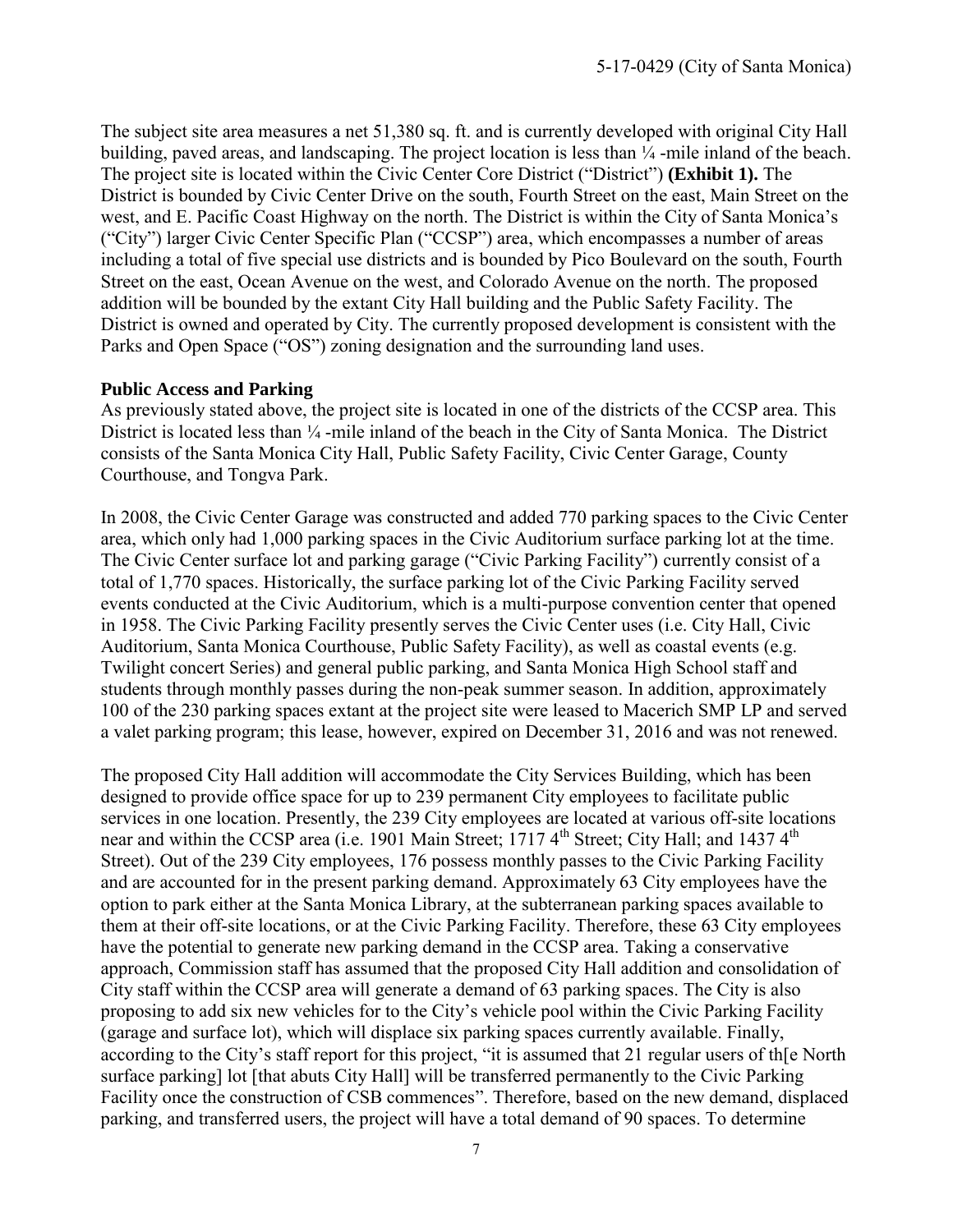whether or not the proposed project will be adequately supported by the Civic Parking Facility, a supply of 90 parking spaces must be currently available to mitigate for the increase in demand and displacement of parking anticipated as a result of the proposed development to avoid any adverse impacts to public coastal access.

Because of the project site's proximity to the State beach and its location in a public parking lot, development in the parking lot could adversely impact public access to the beach by reducing the total parking inventory near the coast. If the parking demand generated by development within the CCSP area exceeds the supply of parking that is currently available to the public and for CCSPA uses, visitors of to the Civic Center uses will utilize the parking that is needed to support general beachgoers, strollers, bicyclists, and joggers that depend on and use the parking that is available in the general vicinity of the coast. Therefore, in order to determine if the proposed project is consistent with the access policies of the Coastal Act, the Commission must find that the parking demand generated by the proposed development is adequately supported by the supply of parking available for new uses in the District.

It should be noted that there is another application concurrently before the Commission for the removal of 230 parking spaces at the Civic Auditorium surface parking lot to accommodate a Early Childhood Education Center (CDP Application No. 5-16-1033), which will also be served by the Civic Parking Facility. The increase in parking demand anticipated to be generated by this project estimates to 270 parking spaces.

Current parking utilization data of the Civic Parking Facility (surface parking lot and parking garage) has been provided and indicates that there is an adequate supply of parking to support the proposed development. According to utilization data collected for the Civic Center surface parking lot for the month of March 2017, occupancy did not exceed 60% with a minimum of 400 parking spaces available on a weekday, and did not exceed 40% with a minimum of 600 parking spaces available on the weekend. This lower utilization rate may be due, in part, to the Civic Auditorium not being fully operational since 2012 due to earthquake damage; the East Wing of the auditorium is available for limited public events and the Main Hall is available for limited events and film rentals that are not accessible to the general public. Based on July-August 2016 utilization data for the Civic Center Garage, the minimum number of parking spaces available in the parking structure during typical peak weekday period is on average approximately 25%, or 192 parking spaces, and approximately 50%, or 385 parking spaces, on the weekend. In addition, bicycle parking facilities for employees and visitors will be provided. Therefore, it can be reasonably assumed that the Civic Parking Facility (surface parking lot and parking garage) will adequately support the City hall addition, as well as the new ECEC development (CDP Application No. 5-16-1033).

Downtown Santa Monica is unique in that the City is constantly working on ensuring that the downtown area is transit-oriented. An example of such efforts includes the founding of an Emissions Reduction Program. The City's Emission Reduction Plan makes use of the Metro Expo Line stations that recently opened, which are less  $\frac{1}{4}$ -mile from the project site, and of the public bike share system recently established downtown, which are within walking distance to the beach and the City's Municipal Pier. The close proximity and accessibility of the project site to the alternative transportation will help reduce parking demand at the project site.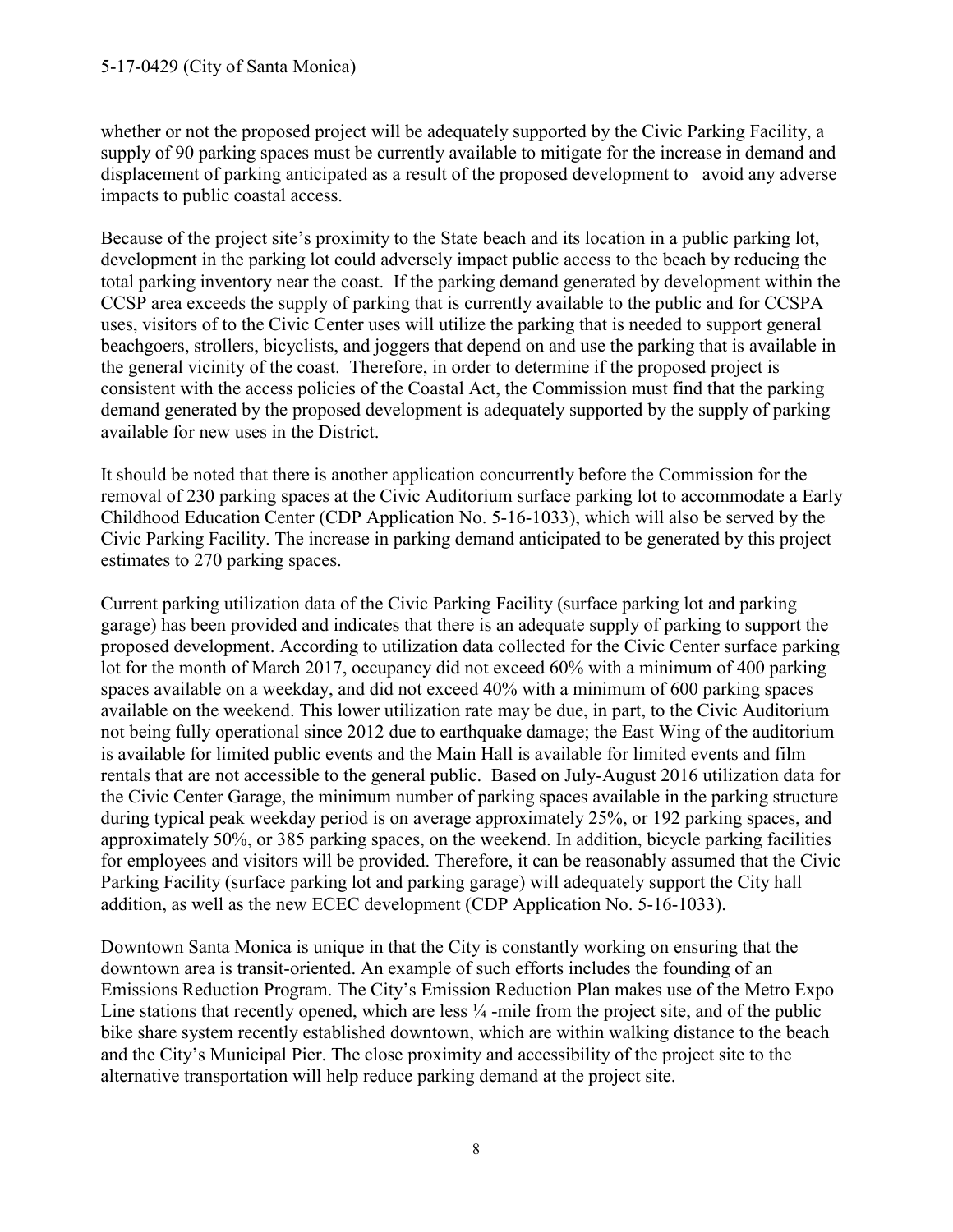Regarding future development in the Civic Center area, the City is currently planning the rehabilitation and future expansion of the Civic Auditorium (approx. 20,000 sq. ft. addition), as well as the removal of more surface parking to the east to accommodate a new Civic Auditorium Park within the Auditorium Special Use District. The City intends to consolidate the Civic Auditorium surface parking into a below-grade parking structure. According to the City's CCSP, the construction of the Civic Auditorium addition and the Civic Auditorium Park will be proposed after the construction of the ECEC project. For any future development in the Civic Center Area, the City will need to continue to evaluate parking for effective planning to ensure that the parking supply at the Civic Center area at any given time in the future is adequate to mitigate for any proposed future increase in demand and/or displacement of parking to avoid any adverse impacts to public coastal access. The City acknowledges Commission staff's concern regarding potential parking and public access issues at the project location, which will have to be addressed in the future.

#### **Conclusion**

Because the project site is located in close proximity to the coast, the Commission recommends construction-related requirements and best management practices under **Special Condition 1**. The Commission imposes **Special Condition 2** to ensure permit compliance.

The Commission, therefore, finds that the proposed project, as conditioned, will not have adverse impacts to coastal resources and public access, and will be consistent with the Chapter 3 policies of the Coastal Act and with all applicable policies of the certified LUP.

# <span id="page-8-0"></span>**B. PUBLIC ACCESS**

The proposed development will not affect the public's ability to gain access to, and/or to use the coast and nearby recreational facilities. Therefore, as proposed the development, as conditioned, conforms to Sections 30210 through 30214, Sections 30220 through 30224, and 30252 of the Coastal Act.

# <span id="page-8-1"></span>**C. DEVELOPMENT**

The development is located within an existing developed area and is compatible with the character and scale of the surrounding area. However, the proposed project raises concerns that future development of the project site potentially may result in a development which is not consistent with the Chapter 3 policies of the Coastal Act. To assure that future development is consistent with the Chapter 3 policies of the Coastal Act, the Commission finds that a future improvements special condition must be imposed. As conditioned the development conforms with the Chapter 3 policies of the Coastal Act.

### <span id="page-8-2"></span>**D. WATER QUALITY/BIOLOGICAL ASSESSMENT**

The proposed development has a potential for a discharge of polluted runoff from the project site into coastal waters. The development, as proposed and as conditioned, incorporates design features to minimize the effect of construction and post-construction activities on the marine environment. These design features include, but are not limited to, one or more of the following: the appropriate management of equipment and construction materials, reducing runoff through installation of roof drains, gutters, downspouts, and a drainage system to rain barrels. Post-construction best management practices should minimize the project's potential adverse impact on coastal waters. Therefore, the Commission finds that the proposed development, as conditioned, conforms to